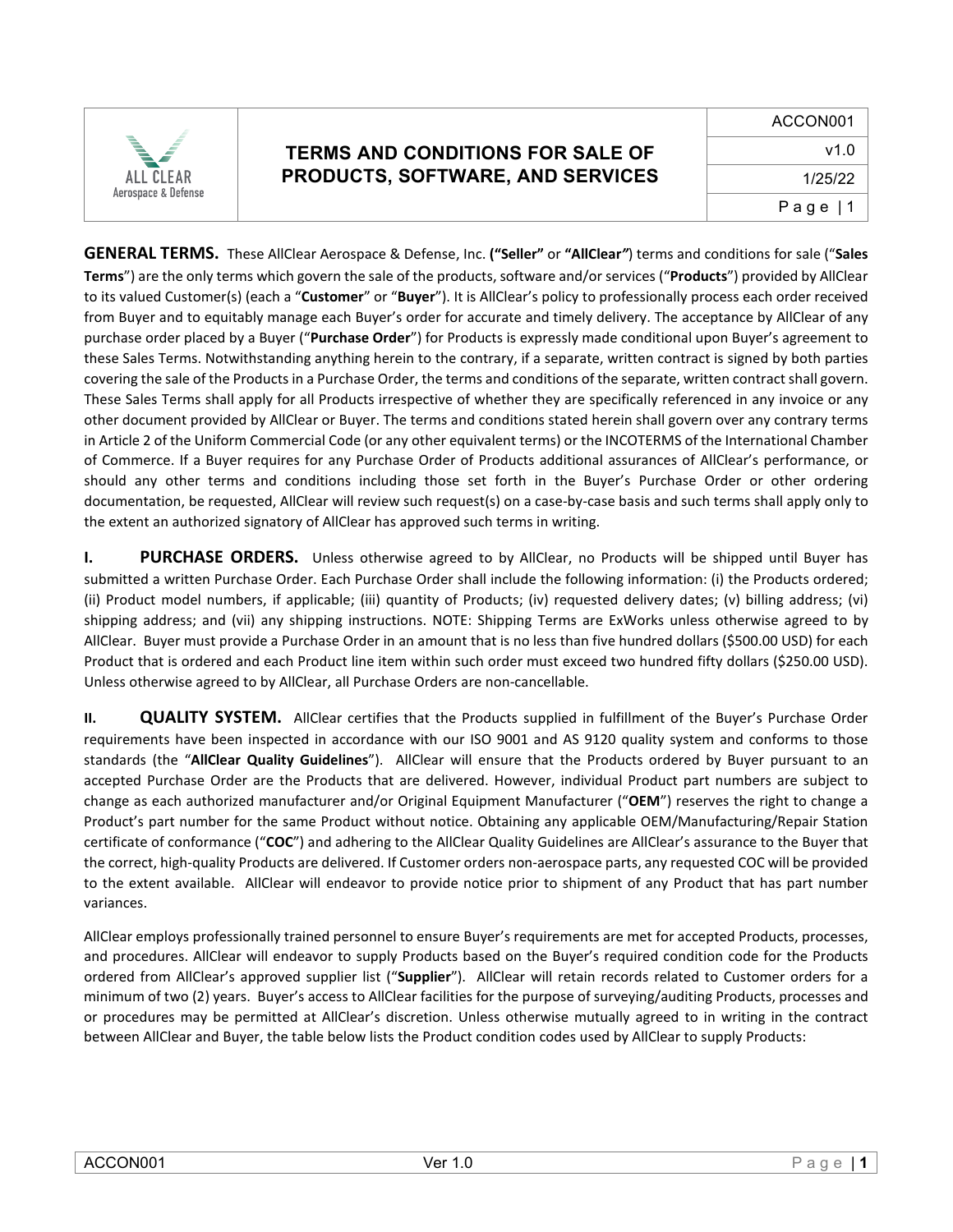

| Code       | <b>Meaning</b>                 | <b>Description</b>                                                                                                                                                                                                                                                                                                                                                                                                                                                                                               |
|------------|--------------------------------|------------------------------------------------------------------------------------------------------------------------------------------------------------------------------------------------------------------------------------------------------------------------------------------------------------------------------------------------------------------------------------------------------------------------------------------------------------------------------------------------------------------|
| AI         | As Is                          | Outright sale of a part in the exact condition in which it presently sits, or a Customer<br>owned part being returned to the Customer by AllClear from an authorized repair<br>facility loosely assembled or unassembled. Unless otherwise specified in writing the<br>part will be non-cancelable/non-returnable (NC/NR) with neither a warranty nor trace.<br>Footnotes 2, 3, 4                                                                                                                                |
| AR         | As Removed                     | Outright sale of a part that has been removed from an aircraft. Unless otherwise<br>specified in writing the part will not have trace, a specified reason for removal, nor<br>warranty and will be NC/NR.                                                                                                                                                                                                                                                                                                        |
| <b>CAL</b> | Calibration                    | The cost to calibrate a part by an authorized repair facility and return it to an<br>accurately functioning condition. Footnote 4                                                                                                                                                                                                                                                                                                                                                                                |
| TT&E       | Test, Teardown &<br>Evaluation | The cost to have a Customer's part tested and inspected by an authorized repair<br>facility IAW the OEM or other authorized documentation to determine the required<br>scope of work (SOW) to return a unit to serviceability. Evaluation may or may not<br>include a teardown of the unit. AllClear will return a findings report of the unit, along<br>with a quotation of the cost and turnaround time (TAT) for the determined SOW.<br>TT&E and EV (evaluation) are treated the same by AllClear. Footnote 4 |
| FN/NE      | Factory New/New                | Outright sale of a part that was made to order by an authorized source, has never<br>been used, and has zero flight hours. The unit will come with OEM or MFG traceability<br>and COC. Footnote 1                                                                                                                                                                                                                                                                                                                |
| <b>NS</b>  | <b>New Surplus</b>             | Outright sale of a part with zero flight hours and that has not been used to the best of<br>our knowledge. Unless otherwise specified in writing the part will only come with<br>AllClear COC and be NC/NR with neither a warranty nor trace. Footnote 1                                                                                                                                                                                                                                                         |
| OH         | Overhaul                       | The cost to have a Customer's non-serviceable part overhauled by an authorized repair<br>facility IAW the OEM or other authorized documentation and return the part in<br>overhauled condition with fresh OH tag and warranty. Footnote 4                                                                                                                                                                                                                                                                        |
| <b>OHM</b> | <b>Overhaul Modified</b>       | The outright sale of a part that was recently overhauled and modified, or the cost to<br>have a Customer part overhauled and modified by an authorized repair facility IAW<br>the latest OEM or other authorized documentation. Unless otherwise specified in<br>writing the part will maintain the same form, fit and function, and come with a fresh<br>OH tag (within 3 months) and warranty. The part may return under a different P/N<br>and/or NSN, to be detailed in the quote. Footnote 4                |
| <b>RP</b>  | Repair                         | The cost to have a Customer's non-serviceable part repaired by an authorized repair<br>facility IAW the OEM or other authorized documentation and return the part in<br>serviceable condition with fresh SV tag and warranty. Footnote 4                                                                                                                                                                                                                                                                         |
| <b>RPM</b> | Repair Modified                | The outright sale of a part that was recently repaired and modified, or the cost to have<br>a Customer's part repaired and modified by an authorized repair facility IAW the latest<br>OEM or other authorized documentation. Unless otherwise specified in writing the<br>part will maintain the same form, fit and function, and come with a fresh OH tag<br>(within 3 months) and warranty. The part may return under a different P/N and/or<br>NSN, to be detailed in the quote. Footnote 4                  |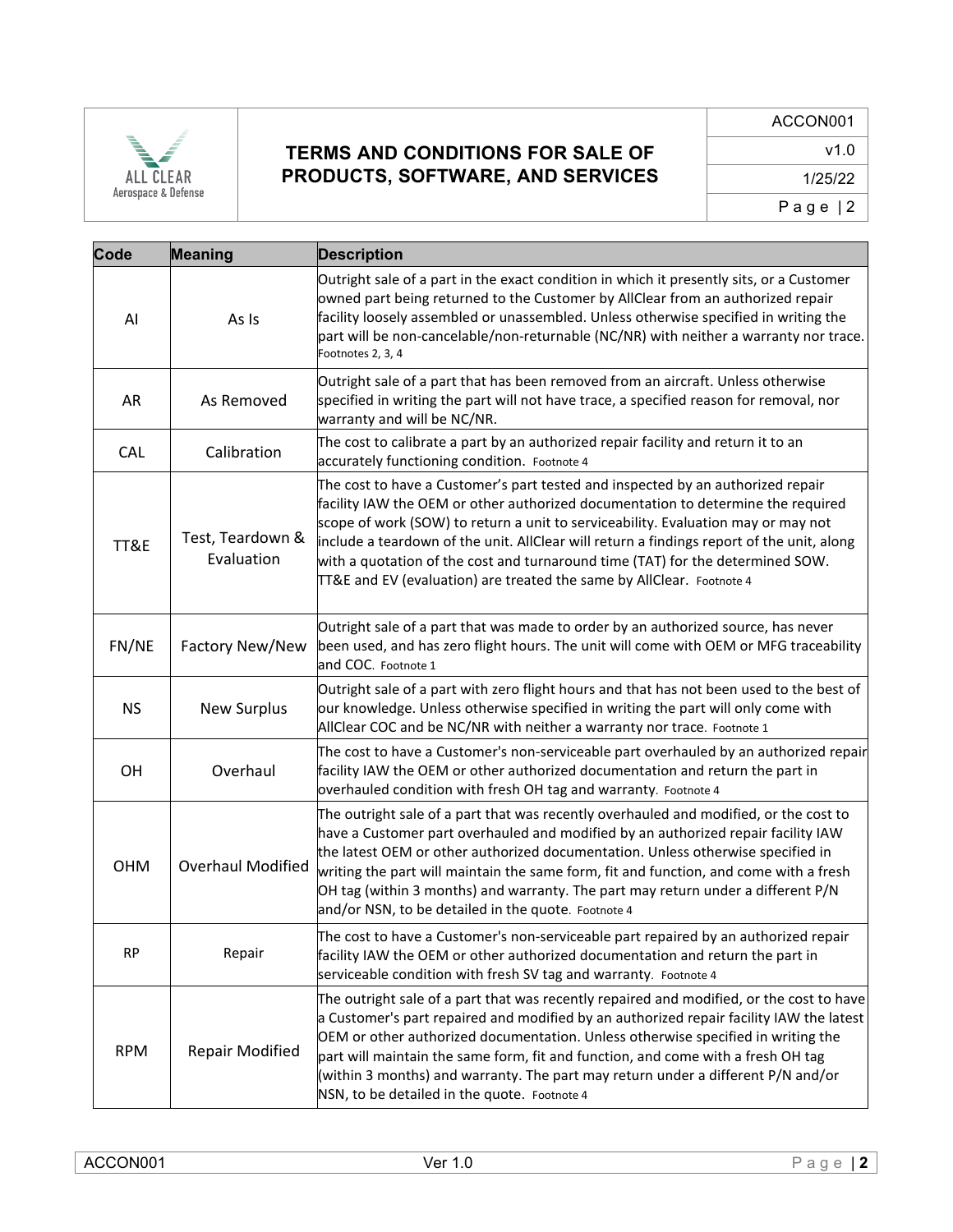

| <b>SCR</b> | Scrap       | The cost to have Customer parts scrapped by AllClear or an authorized repair/scrap<br>facility. Upon completion, the Customer will be provided with a scrap certificate from<br>AllClear. Footnotes 2, 3, 4                                                                                                                   |
|------------|-------------|-------------------------------------------------------------------------------------------------------------------------------------------------------------------------------------------------------------------------------------------------------------------------------------------------------------------------------|
| <b>SV</b>  | Serviceable | The outright sale or returning of a Customer's part that was either recently repaired,<br>calibrated, or no fault was found (NFF) by an authorized repair facility IAW the OEM or<br>other authorized documentation. Unless otherwise specified in writing the part will<br>come with a fresh SV tag and warranty. Footnote 4 |
| <b>WAR</b> | Warranty    | Customer part returned to AllClear under a warranty claim.                                                                                                                                                                                                                                                                    |
| Notes:     |             |                                                                                                                                                                                                                                                                                                                               |

1 FN, NE & NS units, may have flight hours or run time hours logged on them for testing purposes only.

2 BER - Beyond Economical Repair - A term to describe an evaluated Customer part in which an authorized repair facility has determined that the sub-components and labor required to repair the part exceed 60% the cost of procuring a new unit. May also apply if a part's subcomponents are unprocurable/obsolete. A common descriptor for parts quoted as "Scrap" or return "As Is" condition. If Customer requests that Supplier scrap a Product art in-house, Supplier reserves the right to salvage any serviceable and repairable Products.

3 BPR - Beyond Physical Repair - A term to describe an evaluated Customer part in which an authorized repair facility has determined that the integrity of the unit is damaged so much that it prohibits the ability for it to be repaired. A common descriptor for parts quoted as "Scrap" or return "As Is" condition.

4 Authorized Repair Facility - An MRO facility that is authorized by the part's OEM, the USG and/or the FAA under PART 145.

5 EX - Exchange - During an exchange process, the "Customer owned, as removed" core will be exchanged for a unit in the specified working condition, as detailed in the quote. Received core must be in repairable condition, otherwise if deemed BER or BPR a core charge will apply.

**III. SHIPMENT AND DELIVERY**. Unless otherwise agreed to by AllClear, all Products shall be delivered EXWORKS (INCOTERMS, 2010) at AllClear's designated facility and all Product prices are in accordance with such shipping terms. Products will be packed for shipment in accordance with AllClear's standard packing procedures which comply with ASTMD3951-10. Unless expressly agreed to by AllClear in writing, AllClear shall select for the Products the method of shipment and the carrier. AllClear may, in its sole discretion, without liability or penalty, make partial shipments of Products to Buyer unless expressly indicated otherwise on the Purchase Order or in a separate contract. Each shipment will constitute a separate sale, and Buyer shall pay for the units shipped whether such shipment is in whole or partial fulfillment of a Purchase Order. Unless AllClear has provided a confirmed delivery date, any time quoted by AllClear for Product delivery is an estimate only.

**IV. ACCEPTANCE**. Products are presumed accepted by Buyer unless AllClear receives written notice of rejection from Buyer explaining the basis for rejection within fifteen (15) calendar days after delivery. If AllClear approves the requested rejection, in its sole discretion, then it will issue a Return Material Authorization ("**RMA**") number. After receipt of an approved RMA number from AllClear, Buyer shall return any rejected Products with freight pre-paid in accordance with AllClear's written instructions. AllClear, at its option, will have a reasonable opportunity to repair or replace rejected Products. AllClear assumes shipping costs in an amount not to exceed actual reasonable direct freight charges to AllClear's designated facility to return properly rejected Products. Buyer will provide copies of freight invoices to AllClear upon request. Buyer retains the risk of loss for returned Products until their delivery to AllClear's designated RMA return location. If AllClear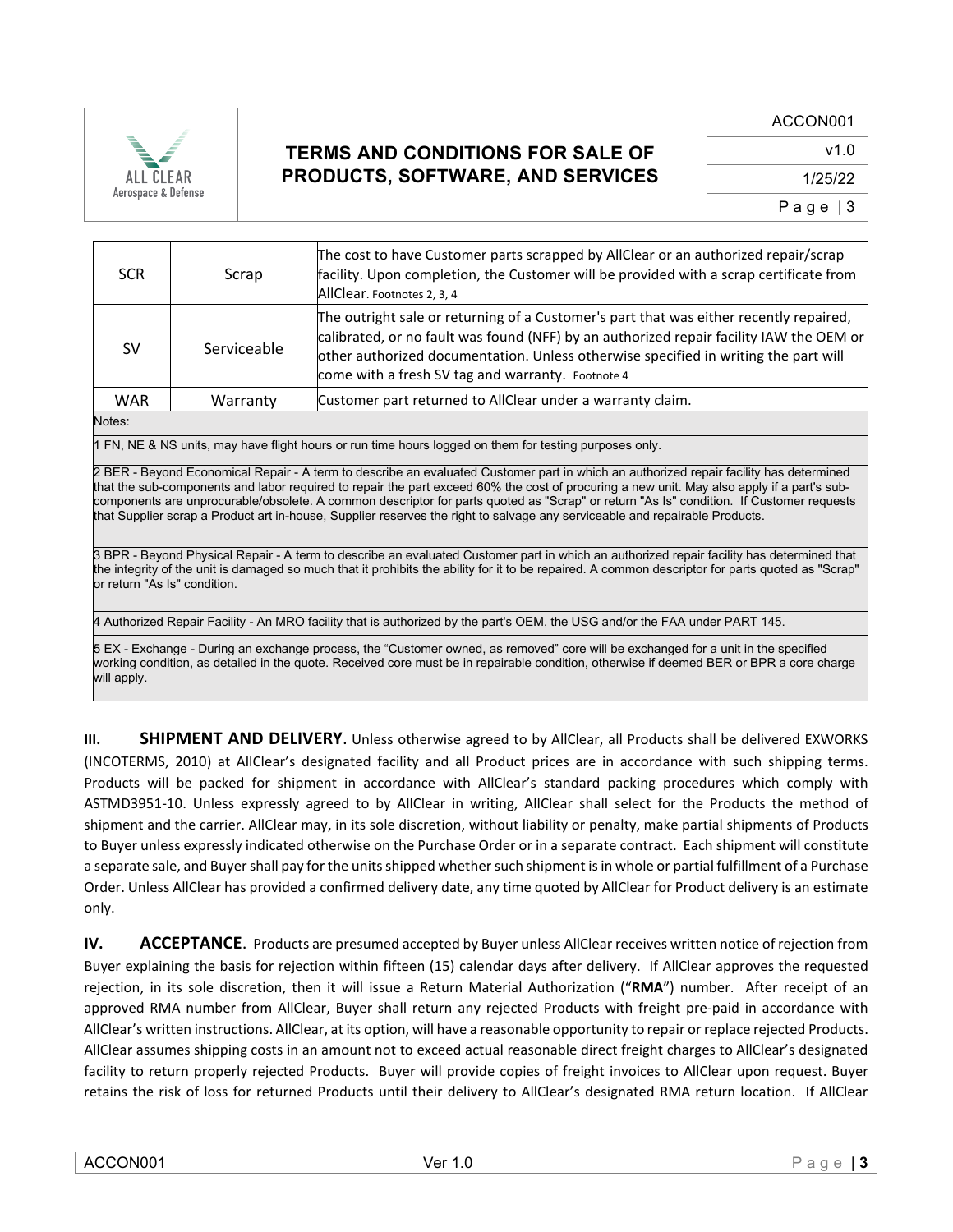

reasonably determines that rejection was improper, Buyer will be responsible for all expenses that results from the improper rejection. AllClear reserves its right to cancel the Customer Purchase Order if it is found that shipment of the Product cannot be made due to any dangerous goods classifications. AllClear will notify the Customer in writing of any material changes to the Product's form, fit, and function. AllClear has a shelf-life program in place to ensure Product parts are supplied within the appropriate shelf-life. However, AllClear will not track the preservation materials that might be required to be reapplied over time (example: bearing preservation re-lube). AllClear will supply the Product with any preservation applied by the AllClear Supplier. Except as expressly provided for hereunder, Buyer has no right to return Products to AllClear.

**V. RETURNS AND WARRANTIES.** Return of any Product(s) requires a Return Material Authorization form issued by AllClear and a copy of the sales invoice. The following Products will not be considered for return:

- Non-forecasted parts (special order) Electrical components
- Parts less than \$500 **Figure 1** and the Hardware
- 
- Hazardous Materials and Dangerous Goods Specially ordered parts
- 
- 
- 
- Parts installed on aircraft **•** Drop ship ordered parts
	-
- Shelf-life items Excess & Obsolescent parts

All new Products must be returned within thirty (30) calendar days from date of invoice. All new Product returns are subject to a 15% restock fee of not less than \$250. Additional recertification fees may apply. New Product returns must be in new and sellable condition, in their original packaging, and with original documentation. Products that were originally shipped with 8130 documentation will need such documentation to be sent back to AllClear along with the return. If the 8130 is missing, the part will be returned to Buyer and the RMA will not be processed.

Any part being returned for warranty administration consideration by the manufacturer must be accompanied by a(n):

- Return Material Authorization number (issued by AllClear)
- Product deficiency report or warranty administration summary
- Documentation clearly exhibiting the exact flight time and period of use

All returned Products will be shipped at Customer's expense. Customer shall be responsible for all risks of loss and damage associated with the return of Products and shall indemnify Seller against all costs and expenses related thereto, unless covered by warranty. Further, the return of Products may be subject to a fee imposed by the Seller. Seller shall issue a credit note equal to the invoiced amount of the Product returned; however, such credit note may include a deduction for any return/restocking fee and any cost incurred by the Seller in relation to the return of Products.

Returned Products shall only be accepted after the Seller has established by inspection that: (i) the Products are in new, and unused condition and in original packing or packaging; (ii) full traceability has been maintained; (iii) the Products have been stored under suitable environmental conditions; and (iv) the Products have not suffered any damage. Claims for shortages or damages to the Product and/or performance of a Service, caused by Seller must be reported immediately upon discovery and in any case received by Seller in written form no later than thirty (30) calendar days after delivery of the Products or performance of the Services. In case the Product is installed on an aircraft, or into bigger assemblies or components, the Product shall be deemed accepted whether the above-mentioned period of thirty (30) days has expired or not. After this period, and even in the absence of a formal acceptance document, the Products and Services are deemed accepted by the Customer.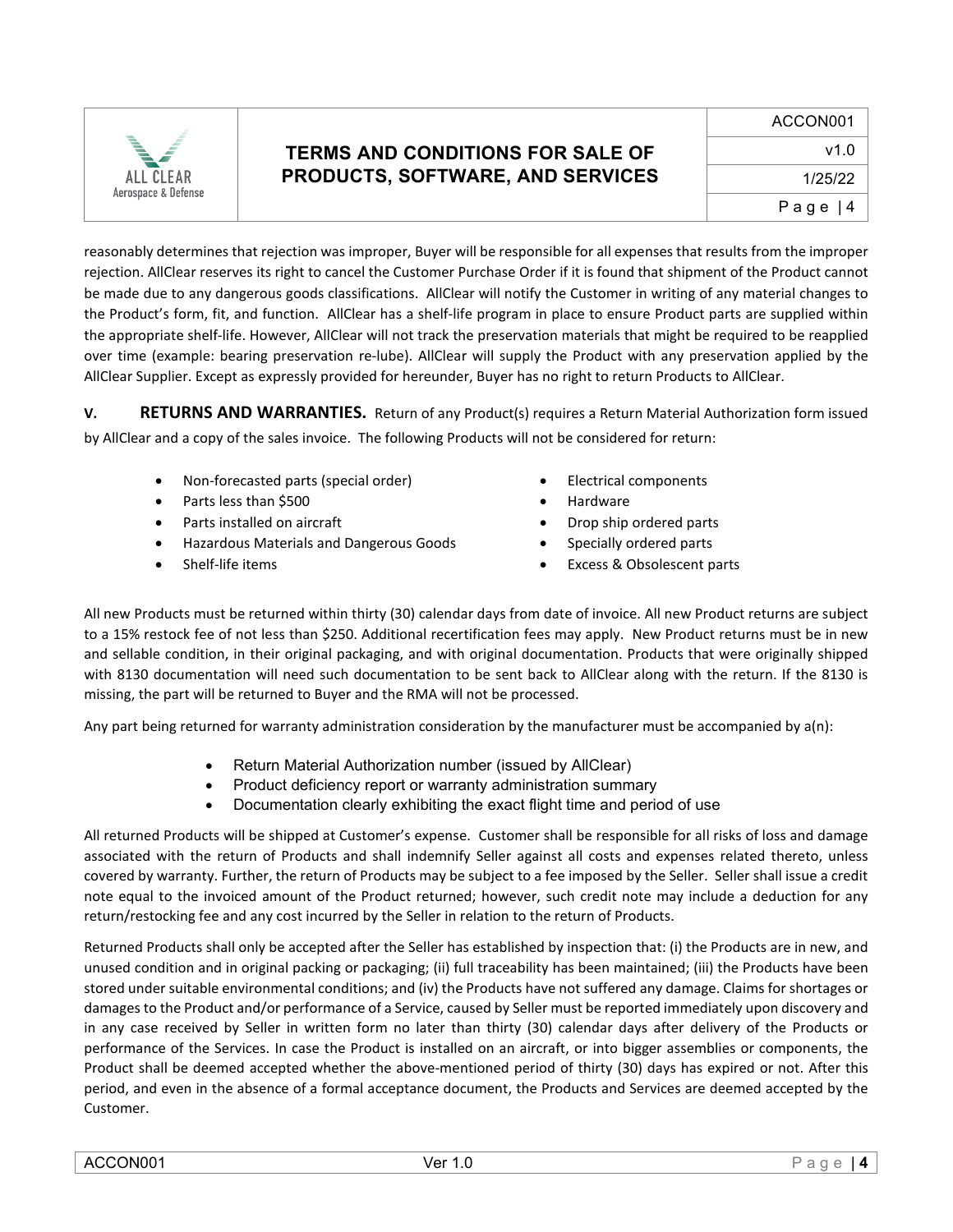

If the Seller has obtained a supplier or OEM warranty, in its capacity as buyer of all or part of the Products which are sold to the Customer, the Seller shall transfer to the Customer any remaining portion of such warranty, provided such warranty is transferable. Unless the Seller has been granted extended warranty administration rights by the relevant supplier or OEM, any claims for warranty after the OEM manufacturer period is expired will be denied unless a service warranty was agreed upon at time of contract.

AllClear values its reputation for delivering high quality products to our Buyers. AllClear warrants to Buyers that, at the time of delivery, Products, excluding services, will be free from material defects in Product materials and manufacture. For any services ordered under these Sales Terms, AllClear warrants its workmanship to conform to the specifications, plans, and/or drawings agreed by AllClear in writing to be part of these Sales Terms ("**Approved Specifications**"). The term of this express limited warranty for Products shall be for the warranty period applicable for the Products as indicated on any documents provided by AllClear, or if not stated in such documentation, the warranty term provided by the AllClear Suppliers for such Products, which shall run from the date of the Product shipment. AllClear's liability under warranty for Products, excluding service, is limited to the repair and replacement of the Product sold to Buyer that is shown to AllClear's reasonable satisfaction to have been non-conforming. For any services ordered under these Sales Terms, AllClear's liability under warranty shall be limited to correcting or repairing such portions of the repairs that is not in accordance with the Approved Specifications. AllClear must be given written notice no later than thirty (30) days after Buyer's discovery of a defect within the warranty period. AllClear also warrants the products manufactured/supplied by AllClear against all defects in materials and workmanship for a period consistent with the AllClear Supplier warranty terms of the material to AllClear.

*EXCEPT AS EXPRESSLY SET FORTH HEREIN, ALLCLEAR MAKES NO OTHER WARRANTIES OR CONDITIONS, EXPRESS, STATUTORY, IMPLIED OR OTHERWISE TO BUYER WITH RESPECT TO THE PRODUCTS AND SPECIFICALLY DISCLAIMS ALL WARRANTIES, INCLUDING WARRANTIES OF MERCHANTABILITY, FITNESS FOR A PARTICULAR PURPOSE, SATSIFACTORY QUALITY AND NONINFRINGEMENT AND THEIR EQUIVALENTS.*

AllClear shall not be liable under this warranty in any of the following events, namely:

- Any Products that have not been operated, stored or maintained in accordance with the manufacturer's and AllClear's instructions;
- Any normal wear and tear or misuse, or cosmetic damage, such as scratches, nicks, tarnished Products, and dents.
- Any Products have been handled, stored, repaired, or altered in any way, which may have impaired its safety, operation, or efficiency; and
- Any Products and/or components that have been subjected to any abnormal condition, misuse, or neglect.

**VI. REPAIRS.** Where Products are not covered under an express warranty and are returned for repair, AllClear may charge a fee for inspection and preparation of a repair quotation and this fee shall be payable in the event that the Buyer does not proceed with the repair. In such instances where AllClear has provided a warranty for repairs, the warranty period specified in AllClear's documentation shall apply, and if there is no period specified in such documentation, the warranty term provided by the OEM for such Product shall apply, which shall run from the date of Product completion. The repair warranty shall only cover any replacement components that were used in the repair. Whenever the Buyer submits a repair or Purchase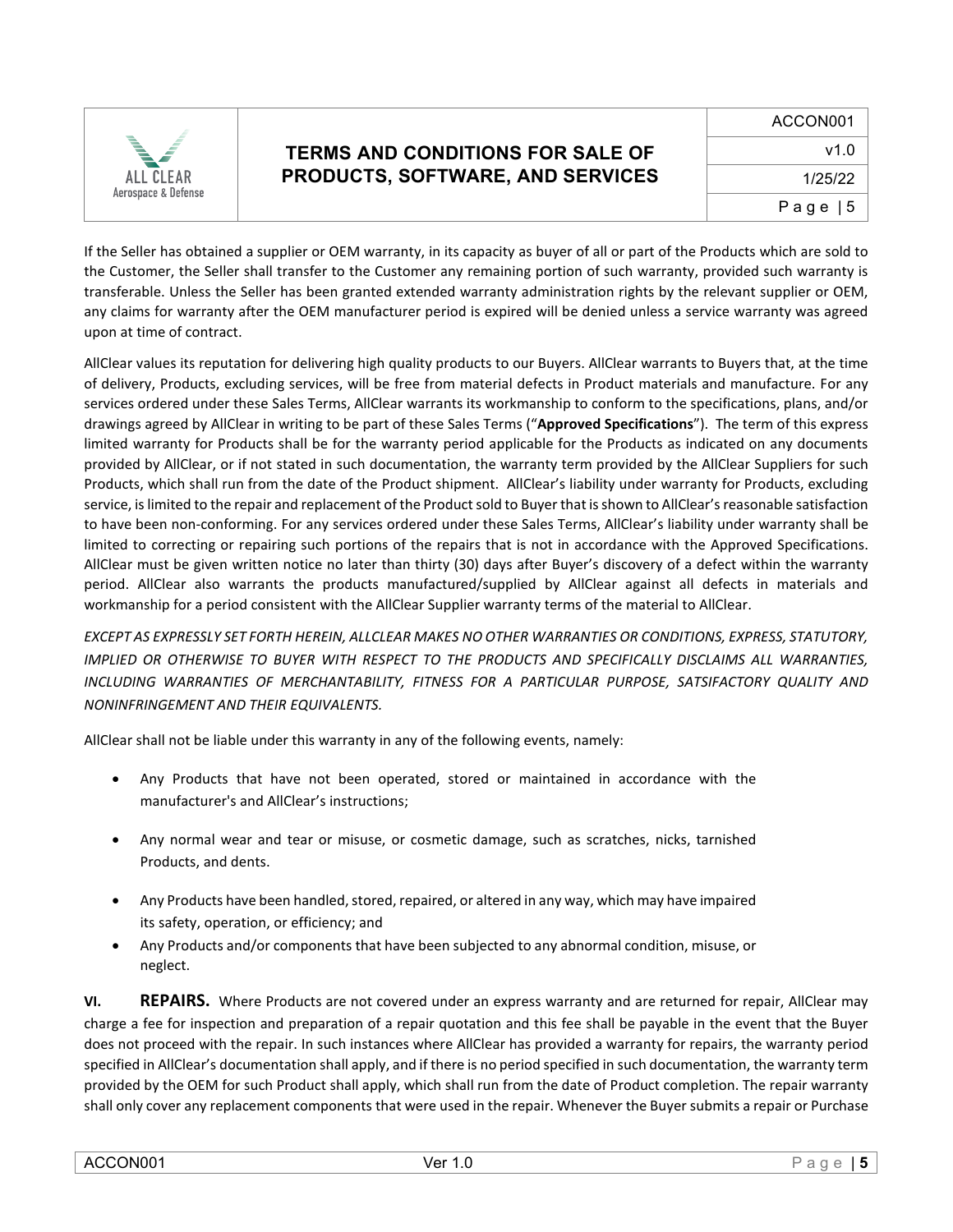

Order or other written authorization (including any electronic correspondence to AllClear) for product service inspection or evaluation for repairs not covered under AllClear's warranty, the Buyer shall be responsible for all costs and fees of products/parts evaluation and inspection, any applicable repair or replacement costs authorized by the Buyer, and other fees incurred due to the Buyer's delay in communicating any authorized repairs or return instructions while parts are at an AllClear Supplier facility (e.g. MRO parts storage fees). Except for repair evaluation fee(s) provided or confirmed by AllClear, the initial pricing for repair and overhaul (R&OH) services is based on estimated pricing only. Final prices for repair and overhaul services after AllClear personnel has completed its evaluation of any repair item(s) shall be communicated by AllClear. Upon evaluation, AllClear, as appropriate, will have the product evaluated, and, as appropriate, dissembled, and any extra cost to re-assemble or ship the unassembled products back to the Buyer, including any additional packaging materials, shall be at the Buyer's sole cost and expense. If during the assembly and test stage any other parts (and the performance of associated labor) are determined to be required, AllClear's repair charges will be subject to re-quote. If any units are deemed BER (Beyond Economical Repair) or BPR (Beyond Physical Repair) after evaluation is completed, AllClear has the right to return the unit to the Buyer loosely assembled or in pieces unless otherwise stated at time of order. In this case AllClear has still the right to charge tear down and evaluation fees to its Buyer. Any piece parts missing or scrapped during/after the evaluation are not the responsibility of AllClear unless otherwise specified on Customer a contract or Purchase Order.

The minimum requirements for acceptance of any customer furnished material ("CFM") are as follows:

- CFM must be free from damage and defects
- CFM must have an OEM list price minimum of \$3000
- CFM must be accompanied by a CoC or FAA 8130 (depending on piece)

If Customer provides serviceable CFM piece parts requiring inspection, then the minimum inspection fee is \$500 or 5% of the OEM list price (whichever is greater) for each CFM part furnished.

**VII. PAYMENT.** Terms are net thirty (30) days from date of invoice unless otherwise specified on the face of the invoice. All quotes are in U.S. Dollars and all payments are to be made in United States funds. Late fees may apply if payments are not received within the terms agreed. AllClear is not required to proceed with performance of Buyer's order while: (i) Buyer is in default on this or any other contract with AllClear, (ii) upon the suspension of business of Buyer or the commencement of bankruptcy proceeding by or against the Buyer, or (iii) the Buyer ceases, or threatens to cease, to carry on business, or (iv) AllClear reasonably believes that any of the foregoing events is about to occur in relation to the Buyer and notifies the Buyer accordingly. In the event that any amounts due to AllClear become delinquent, the entire balance shall become immediately due. Except for invoiced payments that Buyer has successfully disputed, Buyer shall pay interest on all late payments, calculated daily and compounded monthly at the lesser of the rate of two percent (2%) per month or the highest rate permissible under applicable law, calculated daily and compounded monthly. Buyer shall also reimburse AllClear for all costs incurred in collecting any late payments, including, without limitation, reasonable attorneys' fees. If Buyer fails to pay any amounts when due under this order or has materially breached any clause in these Sales Terms, AllClear may (a) suspend the delivery of any Product, (b) reject Buyer's future Purchase Order, and/or (c) cancel an accepted Purchase Orders (in whole or in part) pursuant to the terms of this Subsection. AllClear may, in its sole discretion, without liability or penalty, cancel any individual Purchase Orders (in whole or in part) if AllClear determines that Buyer is in violation of its payment obligations or has materially breached any clause in these Sales Terms. As collateral security for the payment of the purchase price of the Products and performance in full of all the obligations of the Buyer under this Agreement, the Buyer hereby pledges and grants to the Seller, a lien, pledge, and security interest in and to all of the right, title, and interest of the Buyer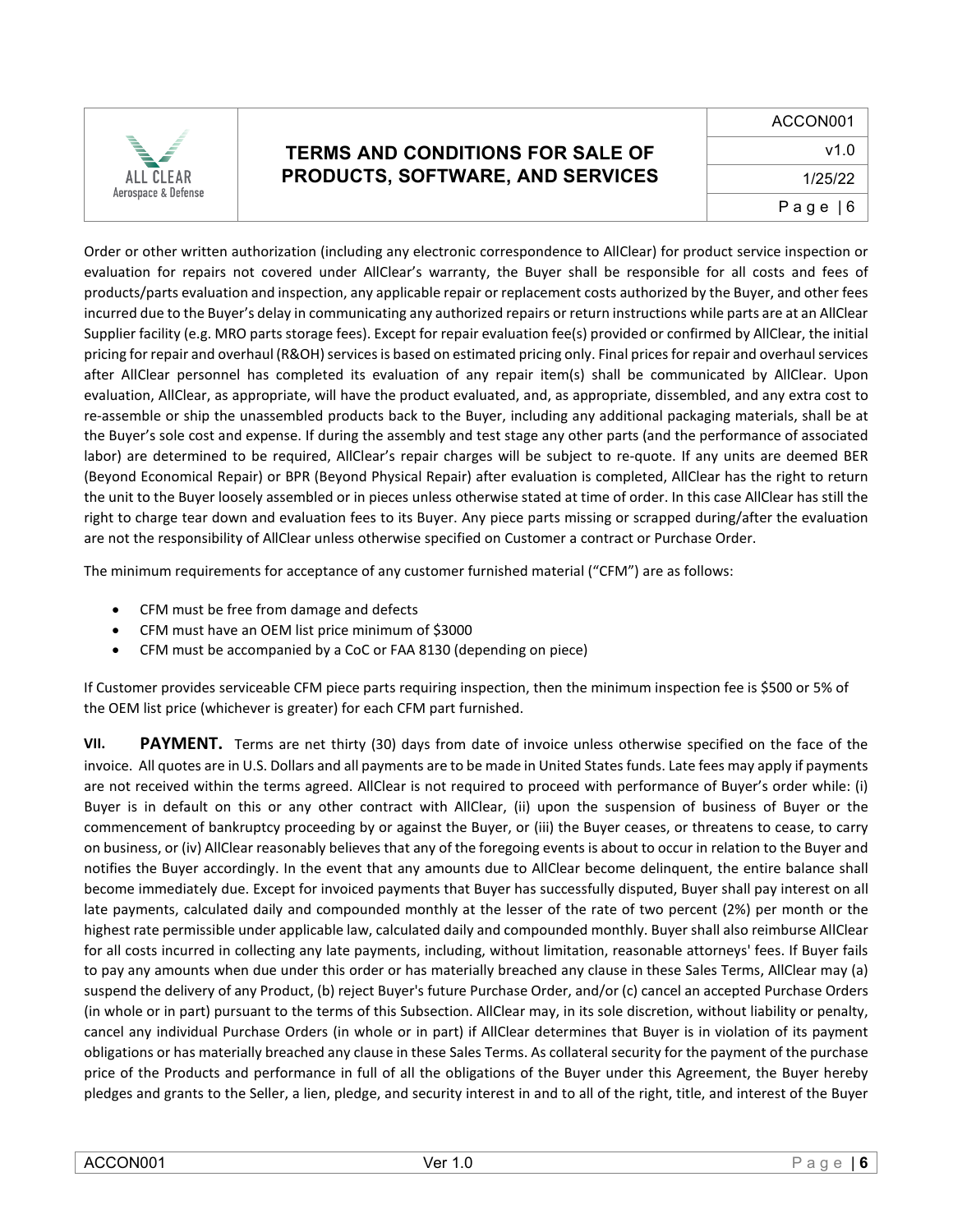

in, to, and under the Products and any item(s) repaired, wherever located, and whether now existing or hereafter arising or acquired from time to time, and in all accessions thereto and replacements or modifications thereof, as well as all proceeds (including insurance proceeds) of the foregoing in the amount of AllClear's invoices for such items, plus any applicable late payment interest. The security interest granted under this provision constitutes a purchase-money security interest, and where AllClear has performed the agreed-upon repair or evaluation service or has not received the required pre-payment within six (6) months of AllClear's second notice to the Buyer requesting payment, AllClear is permitted to return, dispose of, or sell any repair items, including any modifications or enhancements associated with the applicable repaired items without any fault or liability to the Buyer. If collection, lien foreclosure, and/or legal action (including for the registration and enforcement of a lien or pledge) is pursued by AllClear on any past due amounts, including for Products, services, and repairs, the Buyer agrees to pay all costs and fees, including reasonable attorney fees, in collection, foreclosure, and litigation, including any appeals, if action is filed thereon, and for such claim(s) that AllClear may institute an action for payment in the non-exclusive jurisdictions of federal or state courts located in Florida or any court of competent jurisdiction without breach of these Sales Terms.

**VIII. PRICES.** The last Product pricing communicated by AllClear for the applicable Product in the accepted Purchase Order shall apply. Unless the Buyer has requested a change to the Products, or AllClear's confirmed delivery date, or has failed to provide AllClear all information necessary for the delivery of the Product, the Product unit price applicable on the date of AllClear's acceptance of the Buyer's Purchase Order shall apply.

**IX. TAXES AND CREDIT.** AllClear's prices for Products are exclusive of any federal, state or local sales, use of excise taxes, or value added taxes. In the event that AllClear is required to pay such taxes (other than in cases where AllClear has agreed in writing to assume such fees), Buyer shall reimburse AllClear for any such taxes or assessments. All personal property taxes assessable on the Products after delivery to Buyer's designated ship-to location (as indicated on the accepted Purchase Order), and any federal, state or local sales, use of excise taxes, or value added taxes shall be the responsibility of the Buyer. Any credit limits extended to the Buyer will be revoked and/or reduced at any time if AllClear has not received payments for orders shipped within the agreed payment terms. AllClear reserves the right in its sole and absolute discretion and for any reason to limit the credit limit extended to the Buyer.

**X. EXPORT.** AllClear will apply for United States Government export authorizations required for delivery of any Products or technical data under a Purchase Order. NOTE: AllClear must be notified and agree if Buyer desires to use its own domestic freight forwarder or domestic office to apply for export licenses in its own name. Buyer will provide all information required by AllClear to complete the export authorization application(s). Buyer will provide accurate end user and end application information. An export license fee may apply. AllClear reserves the right to charge license fees to Buyer. Buyer will comply with all applicable export and import control laws and regulations, including without limitation, the United States Export Administration Regulation (EAR), U.S. Arms Export Control Act, and the U.S. Export Administration Act, and the United States International Traffic in Arms Regulations (ITAR), and will retain documentation evidencing such compliance. Buyer acknowledges that it is aware that U.S. export laws and regulations may impose restrictions on Buyer's use of the goods, services, or technical data, or on their transfer to third parties. Buyer will immediately notify AllClear and cease distribution activities with regard to the transaction in question if Buyer knows or has a reasonable suspicion that the Products, technical data, plans, or specifications may be redirected to other countries in violation of applicable U.S. export control laws. Technical data is controlled for export by the U.S. Department of State and Department of Commerce. Proper export license, exemption, or exception is required to send test reports to foreign parties. AllClear will no longer provide test report to Buyers, unless it has been specifically requested by the Buyer at the time of Request for Quote, specified on the Purchase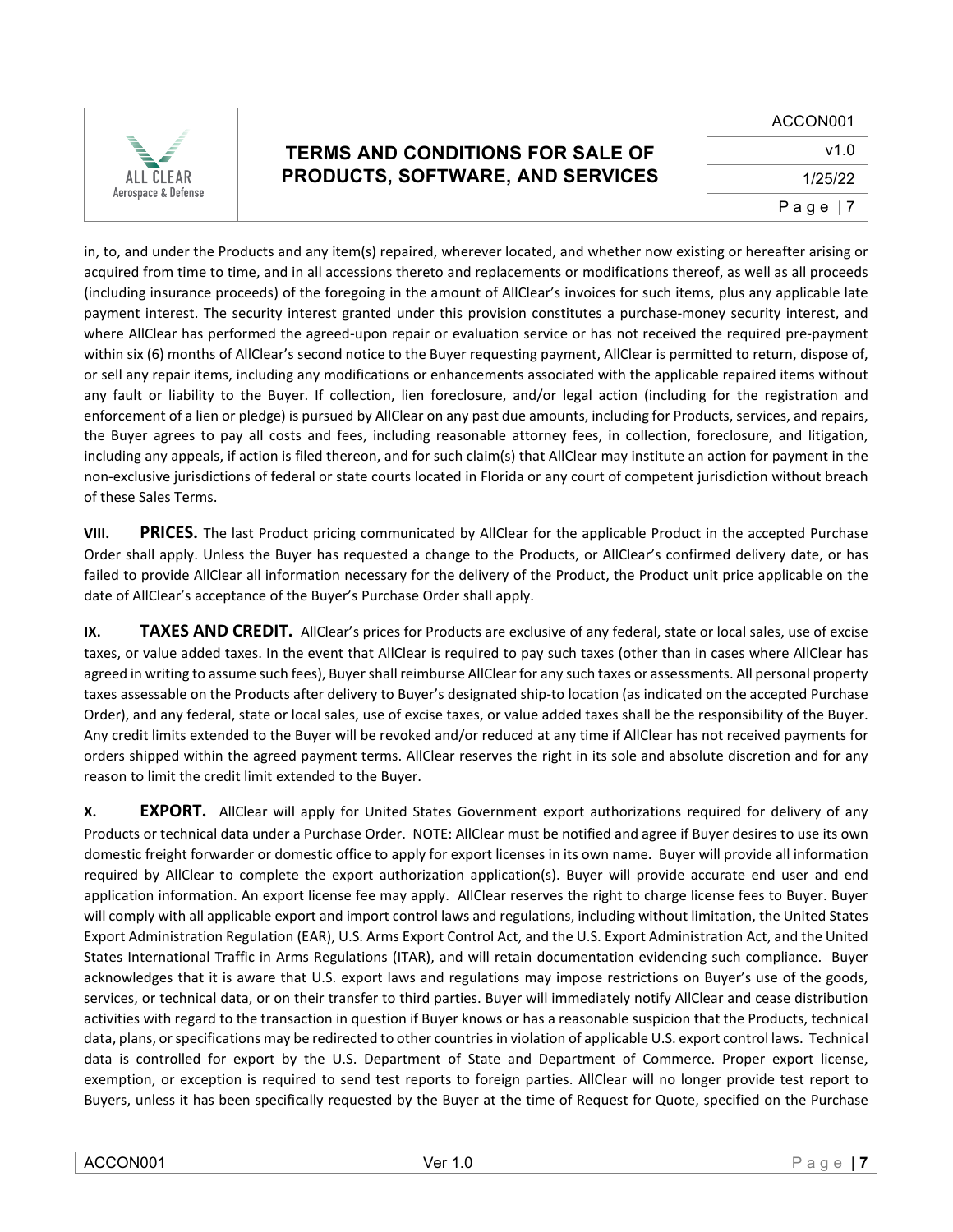

Order, and Buyer has provided AllClear with all export information that AllClear has requested. Buyer hereby acknowledges that the timing of an export license for technical data may be delayed as AllClear will apply for such license when it has received the test reports with the completed Product unit. To ensure the timely shipment of Products, AllClear may delay shipment of the Product test report until it has obtained the applicable export authorization and as such the test reports may arrive one to two weeks after the applicable Product shipment. AllClear reserves the right, in its sole discretion, to charge Buyer for any export licensing costs or fees AllClear incurs to deliver the Product and Buyer agrees to pay for any applicable license charges.

**XI. CANCELLATION/RETURNED GOODS.** All sales with AllClear are final. If the Purchase Order or any part of it shall become impossible to perform, AllClear has not received any payment in accordance with AllClear's payment terms, or Products are returned by the Buyer with prior AllClear approval, AllClear shall be entitled to a fair and reasonable proportion of the Product price in respect of the work done up to the cancellation or return date and for this purpose any monies previously paid by Buyer shall be retained by AllClear. AllClear may withhold shipment until payment(s) have been made in accordance with AllClear's payment terms, and may cancel, at its discretion, any Purchase Order that has not been paid in full sixty (60) days after AllClear's notice of late payment. In the event of breach of payment or any cancellation of these Sales Terms, AllClear may recover as liquidated damages any expenses or cost arising from the cancellation costs or breach of these Sales Terms. Such charge(s) may include a restocking charge and/or a cancellation fee. All cancellation requests must be submitted to AllClear in writing.

**XII. INDEMNIFICATION.** Buyer shall indemnify and hold AllClear harmless against any and all losses, liabilities, damages, costs, or expenses arising from any and all claims which may be made against AllClear by reason of injury or death which are caused by or alleged to have been caused by the use, sale, transfer, or alteration of the Products or relating to the design of the Products (including its packages or containers) if they are made in compliance with Buyer's design or specifications. Buyer shall also indemnify and hold AllClear harmless from any and all damages or losses to AllClear's property which are caused by any act of omission, negligence or otherwise, of Buyer or any subcontractor of Buyer, or of any of Buyer's employees or agents. These terms benefit solely the Buyer and AllClear and any mutually agreed to in writing successors and assigns. Nothing in these Sales Terms express or implied, confers on any other person or entity any legal or equitable right, benefit, or remedy of any nature whatsoever under or by reason of these Sales Terms.

**XIII. LIMITATION OF LIABILITY.** ALLCLEAR'S LIABILITY ON ANY CLAIM OF ANY KIND, INCLUDING NEGLIGENCE, FOR ANY LOSS (INCLUDING DEATH) OR DAMAGE ARISING OUT OF, CONNECTED WITH, OR RESULTING FROM THESE SALES TERMS, OR FROM THE PERFORMANCE OR BREACH THEREOF, OR FROM THE MANUFACTURE, SALE, REDELIVERY, RESALE, REPAIR OR USE OF ANY PRODUCT, SOFTWARE, OR SERVICES COVERED BY OR FURNISHED UNDER THESE SALES TERMS SHALL IN NO CASE EXCEED THE PRICE ALLOCABLE TO THE PRODUCT, SOFTWARE, OR SERVICES WHICH GIVES RISE TO THE CLAIM. ANY SUCH LIABILITY SHALL BE CONDITIONED ON BUYER PROVIDING PROMPT WRITTEN NOTICE TO ALLCLEAR OF ANY CLAIM AND, IN ANY EVENT, WITHIN NINETY (90) DAYS FROM THE DATE OF OCCURENCE OF THE CLAIM UNLESS THE PARTIES HAVE AGREED IN WRITING TO A DIFFERENT CLAIM PERIOD. THE PARTIES AGREE THAT UNDER NO CIRCUMSTANCES SHALL ALLCLEAR BE LIABLE TO THE BUYER FOR ANY INDIRECT, INCIDENTAL, CONSEQUENTIAL, SPECIAL, PUNITIVE, OR EXEMPLARY DAMAGES, WHETHER IN CONTRACT OR TORT (INCLUDING STRICT LIABILITY AND NEGLIGENCE), SUCH AS, BUT NOT LIMITED TO, LOSS OF REVENUE, LOSS OF USE, OR ANTICIPATED PROFITS, DIMINUTION OR LOSS OF VALUE, USE, INABILITY TO USE, LOSS, INTERRUPTION, DELAY OR RECOVERY OF ANY LICENSED SOFTWARE (AS DEFINED BELOW), OPEN-SOURCE COMPONENTS OR THIRD PARTY MATERIALS, OR THE COSTS ASSOCIATED WITH SUBSTITUTION OR REPLACEMENT AIRCRAFT (OR ANY COMPONENTS THEREOF). THE FOREGOING LIMITATIONS SHALL APPLY EVEN IF BUYER'S REMEDIES UNDER THESE SALES TERMS FAIL OF THEIR ESSENTIAL PURPOSE.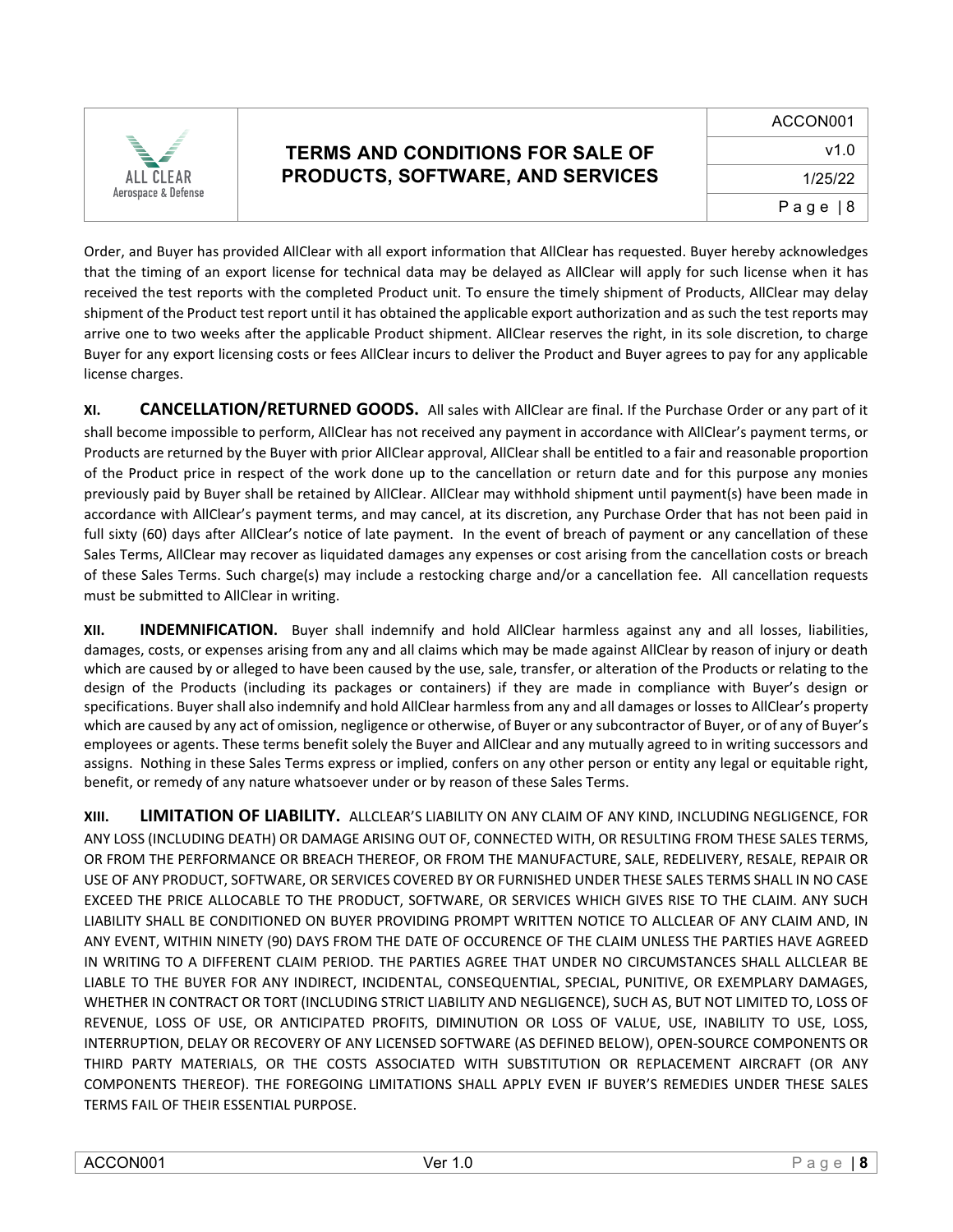

**XIV. GOVERNING LAW AND ARBITRATION.** Any and all disputes, controversies, differences, or claims arising out of or relating to a Purchase Order shall be governed by and construed in accordance with the Laws of the State of Florida, USA without reference to potential conflict with other laws, rules, and regulations and specifically excludes reference to the UN Convention on Contracts for the International Sale of Goods. If AllClear is the prevailing party in any suit or other legal proceeding between Buyer and AllClear, AllClear shall be entitled to its reasonable attorney's fees and costs incurred therein and all sums due under these Sales Terms.

**XV. PROPRIETARY RIGHTS; PRIVACY POLICY.** Buyer recognizes that the publications, support data, and other information delivered hereunder constitute and incorporate information which is proprietary to AllClear, its affiliates, its licensors and suppliers. Buyer shall use AllClear Proprietary Information solely for its own benefit and not to support or provide services to any third party unless expressly authorized by AllClear in writing. All rights not expressly granted by AllClear hereunder are reserved, including without limitation, all rights in U.S. or foreign patents. Buyer shall not remove or obstruct any copyright notices or other proprietary notices present on any AllClear Proprietary Information. All software of AllClear or its licensors provided with the Product shall be subject to AllClear and/or its licensors standard software license terms, which shall govern all uses of such software.

**XVI. EXCUSABLE DELAY; FORCE MAJEURE.** AllClear will make every reasonable effort to ship ordered products in a timely manner. However, AllClear will not be liable to Buyer for any failure to meet its obligations due to any cause beyond its reasonable control including, but not limited to, government embargoes or any other government acts that interfere with performance; blockades; seizure or freeze of assets; delays or refusals to grant an export license or the suspension or revocation thereof; fires, floods, pandemics, severe weather conditions; any other acts of God, quarantines or regional medical crisis; labor strikes or lockouts; riots, strife, insurrection, civil disobedience, armed conflict, terrorism or war (declared or not) or impending threat of any of the foregoing, if reasonably expected to cause injury to people or property; and shortages or inability to obtain materials or components or any other excessive supplier delay or refusal to ship to AllClear. The due date of any performance affected by such an event will be extended by the period of time that AllClear is actually delayed.

**XVII. NON-WAIVER.** AllClear's failure to insist upon the strict performance of any term or condition herein shall not be deemed a waiver of any of AllClear's rights or remedies hereunder, nor of its right to insist upon the strict performance of the same or any other term herein in the future. No waiver of any term or condition hereunder shall be valid unless in writing and signed by an authorized representative of AllClear.

**XVIII. SOFTWARE.** Subject to the license and use terms set forth in any vendor's license terms for the Software procured in any applicable Purchase Order (the "*Licensed Software")* and those set forth herein, AllClear hereby grants to the Buyer a non-exclusive, non-sublicensable and non-transferable, limited license to use the licensed software and documentation solely for the permitted use during the authorized term of the applicable Licensed Software. Unless narrower restrictions exist in any other applicable software license terms of the manufacturer or vendor, the Buyer may (i) install, use and run one copy of the Licensed Software on its computer(s) at a time/on its network; and (ii) make copies of the Licensed Software solely for testing, disaster recovery or archival purposes. Any copy of the Licensed Software made by the Buyer: (a) will remain the exclusive property of AllClear and itslicensor(s); (b) be subject to the terms and conditions of these Sales Terms and any other terms set forth in the Purchase Order; and (c) must include all copyright or other intellectual property rights notices contained in the original. Upon receipt of full payment for each procured Licensed Software, AllClear shall ensure that it or its licensor(s) provide such Licensed Software for download to the Buyer. The Buyer shall be deemed to accept the Licensed Software upon